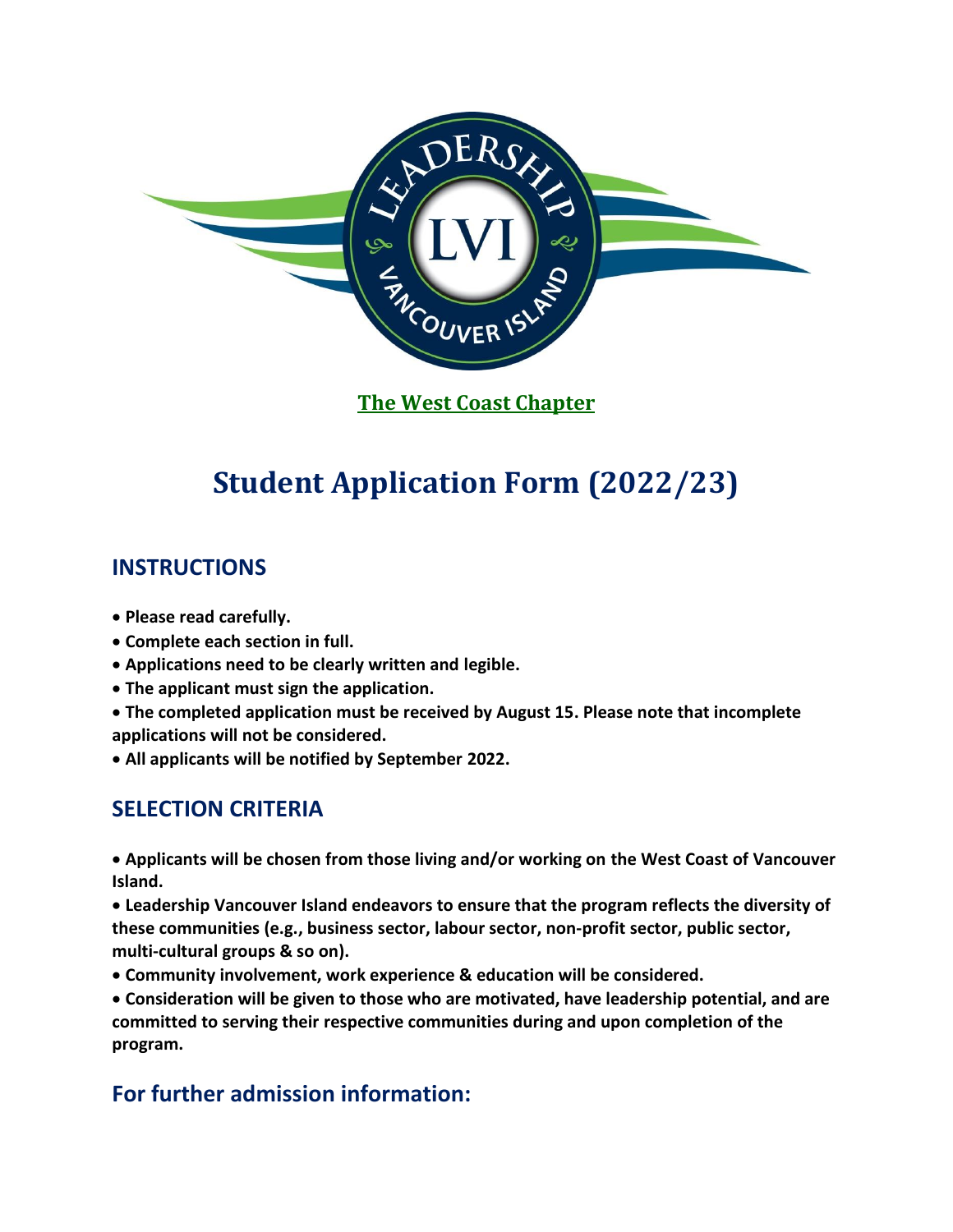

**Contact: Brooke Wood 250-725-822[7 brooke@clayoquotbiosphere.org](mailto:brooke@clayoquotbiosphere.org) or Ricardo Manmohan: 250-266-2650 or [ricardo@pacificrimleadership.com](mailto:ricardo@pacificrimleadership.com)**

### **PERSONAL DATA**

| Where would you like your Leadership Vancouver Island information sent?          |  |
|----------------------------------------------------------------------------------|--|
| <b>E</b> Home<br>■ Work                                                          |  |
| <b>EMPLOYMENT</b> (If Applicable)                                                |  |
|                                                                                  |  |
| Will your employer be sponsoring you: $\blacksquare$ Yes<br>$\blacksquare$ No    |  |
|                                                                                  |  |
|                                                                                  |  |
|                                                                                  |  |
| Work Email: __________________________________Work Phone: ______________________ |  |
| Other previous employment in the last five years or attach resume:               |  |
|                                                                                  |  |
|                                                                                  |  |
|                                                                                  |  |

**EDUCATION** (i.e., degree, diploma, certificate, other relevant credentials)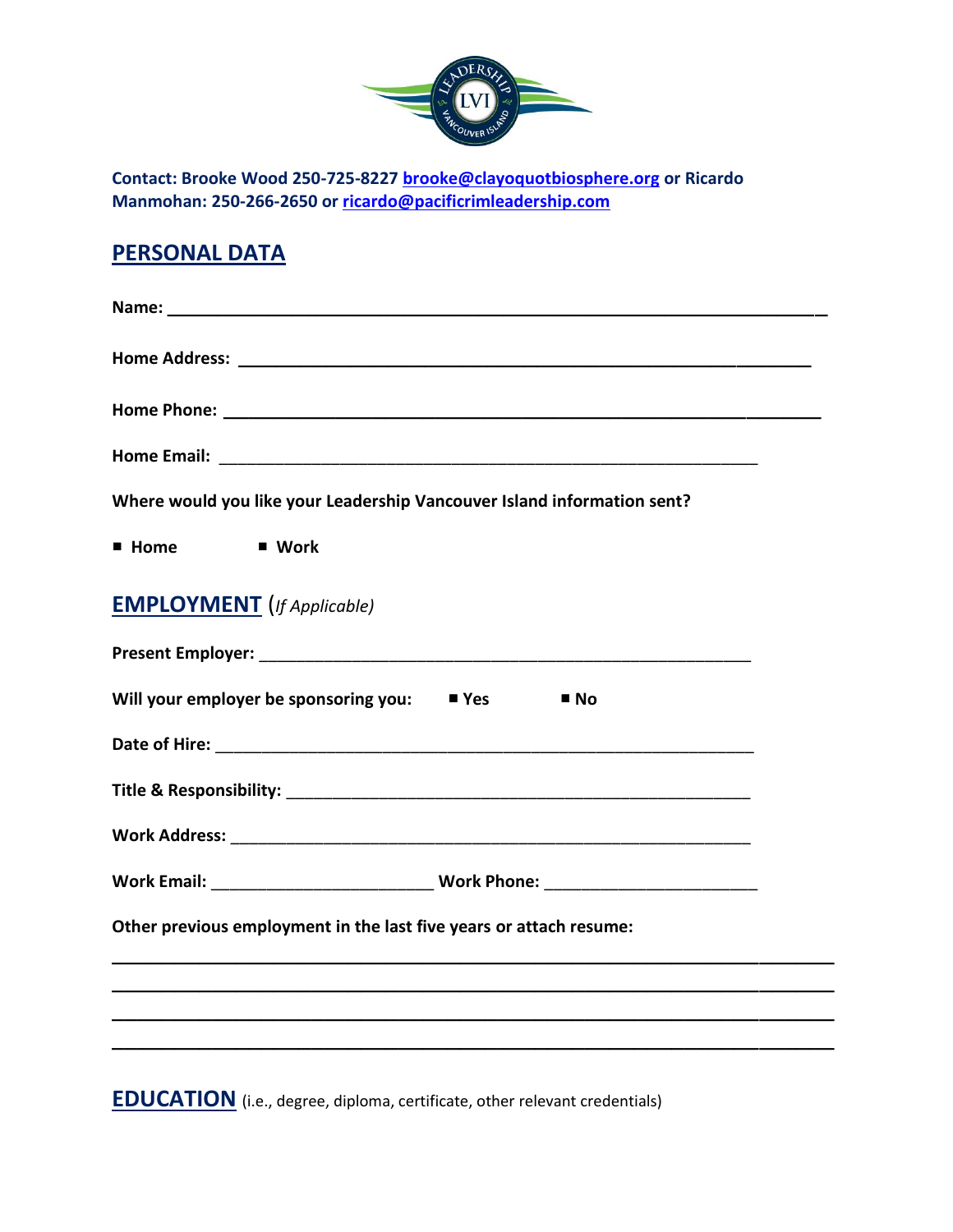

### **VOLUNTEER EXPERIENCE** (Not-for-Profit or Organizational affiliations, if any)

## **GENERAL INFORMATION**

1. Describe your interest and reasons for wanting to participate in the Leadership Vancouver Island community leadership program.

2. Outline a personal/professional experience or accomplishment that is significant to you.

3. Tell us about your personal learning style preference(s) (i.e., visual, oral, interactive, self-study).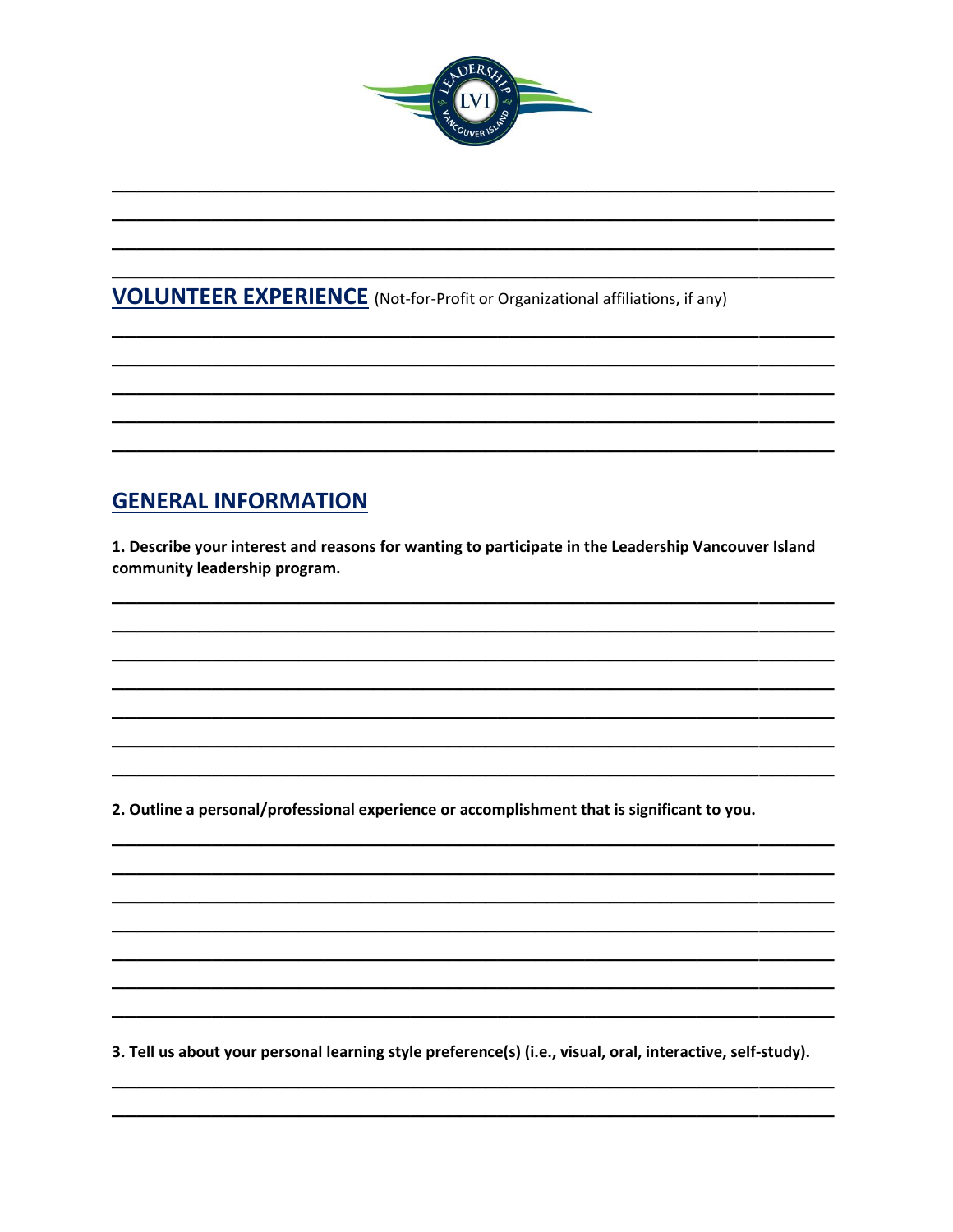

4. Describe any professional and community activities in which you have been or are currently involved.

5. From your perspective, describe a significant community issue or challenge.

6. With respect to question #5, describe ways in which this situation or circumstance could be addressed, improved and/or resolved.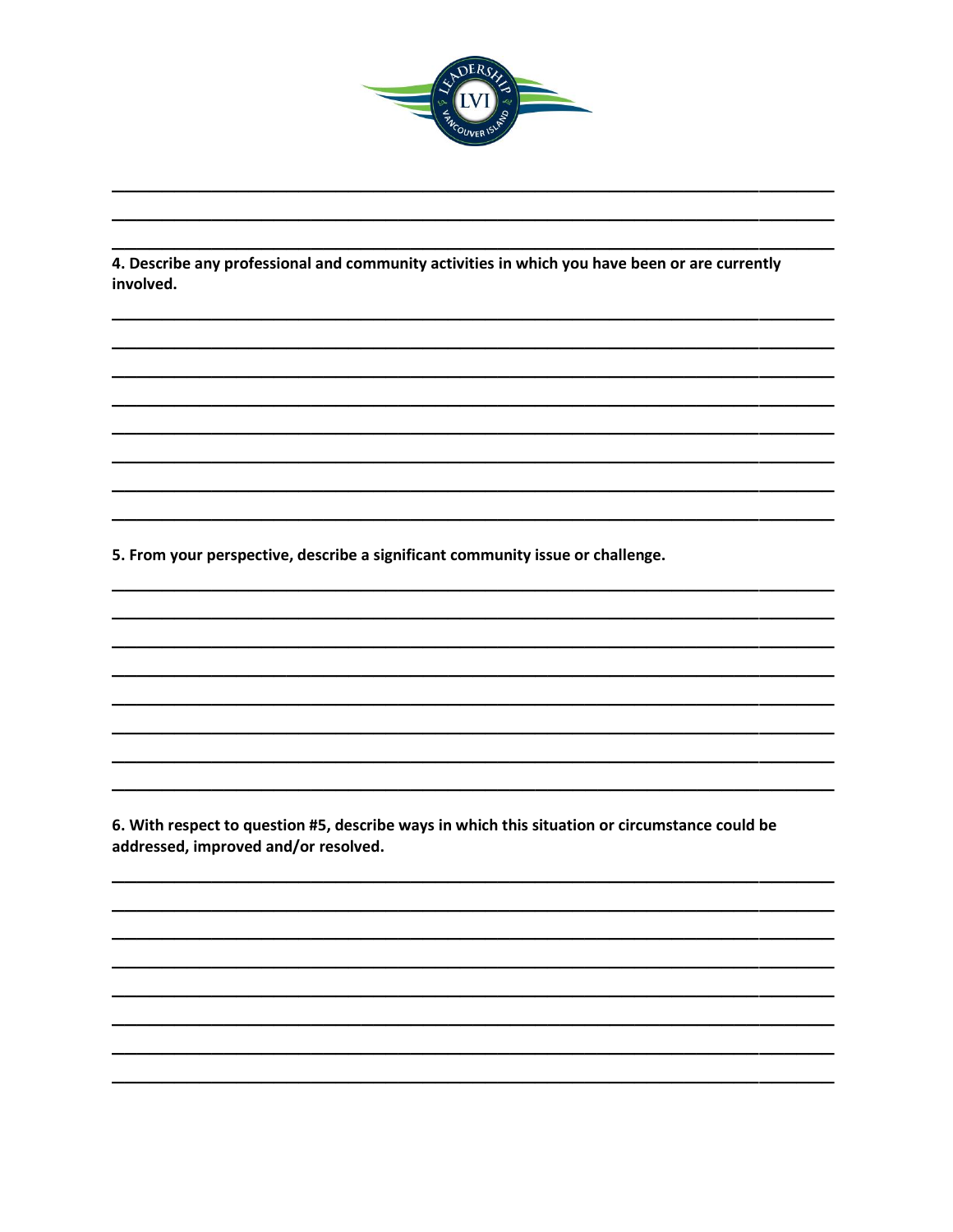

**7. If you are not receiving a sponsorship, would you be open to volunteering with a local organization interested in sponsoring you. If yes, can we connect you with the sponsoring organization and what would be the best contact number?**

**\_\_\_\_\_\_\_\_\_\_\_\_\_\_\_\_\_\_\_\_\_\_\_\_\_\_\_\_\_\_\_\_\_\_\_\_\_\_\_\_\_\_\_\_\_\_\_\_\_\_\_\_\_\_\_\_\_\_ \_\_\_\_\_\_\_\_\_\_\_\_\_\_\_\_\_\_\_\_\_\_\_\_\_\_\_\_\_\_\_\_\_\_\_\_\_\_\_\_\_\_\_\_\_\_\_\_\_\_\_\_\_\_\_\_\_\_ \_\_\_\_\_\_\_\_\_\_\_\_\_\_\_\_\_\_\_\_\_\_\_\_\_\_\_\_\_\_\_\_\_\_\_\_\_\_\_\_\_\_\_\_\_\_\_\_\_\_\_\_\_\_\_\_\_\_ \_\_\_\_\_\_\_\_\_\_\_\_\_\_\_\_\_\_\_\_\_\_\_\_\_\_\_\_\_\_\_\_\_\_\_\_\_\_\_\_\_\_\_\_\_\_\_\_\_\_\_\_\_\_\_\_\_\_**

#### **COMMITMENT**

• **Participation** in program assignments & projects; **including** meetings each month, **outside of the learning days,** with your team for your community project;

• Have an **open mind** & be **willing to learn**;

• **Take responsibility** and be **accountable** for your personal learning.

### **ATTENDANCE**

- Acceptance into the Leadership Vancouver Island program entails a **Nine month commitment**. Exact dates will be provided upon selection.
- **Orientation Retreat** Attendance is mandatory at an overnight session in September.
- **One course day per month** from October through May, with a graduating celebration taking place in early June.

• Attendance is required throughout the length of the program. Participants who miss more than two sessions will may **not** be awarded a certificate.

#### **INVESTMENT**

• **Tuition:** Tuition for each participant is \$2,000. A deposit of \$200 must accompany all applications. If you are accepted, it will be applied to the tuition fee. If you are not selected, the deposit will be refunded. Remaining payment is due upon acceptance into the program. Tuition is non-refundable after September 1st as outlined in the Withdrawal Policy.

• **Commitment Fee:** Each participant is expected to make a personal contribution of a minimum of \$200 towards tuition. Remaining tuition can be paid by the participant's organization. Please make cheques payable to **Clayoquot Biosphere Trust** or **CBT**

• **Financial Assistance:** A limited number of scholarships are available. If you require financial assistance, please include a letter outlining your request/reasons for making an application for financial support.

• A fee payment plan may be arranged.

#### **WITHDRAWAL POLICY**

• This application is applicable only to personally paid program fees, not the sponsored participants.

• Participants can withdraw from the program through August 30th with some fee forgiveness. After September 1, the cost for leaving the program early will be the participant's commitment fee of \$200 plus \$200 per month based on the timing of the withdrawal.

• The \$200 commitment fee is non-refundable, unless an individual is declined by the selection committee prior to the start date, in which case the \$200 will be refunded.

• Please note: No refunds available after September 10 2022.